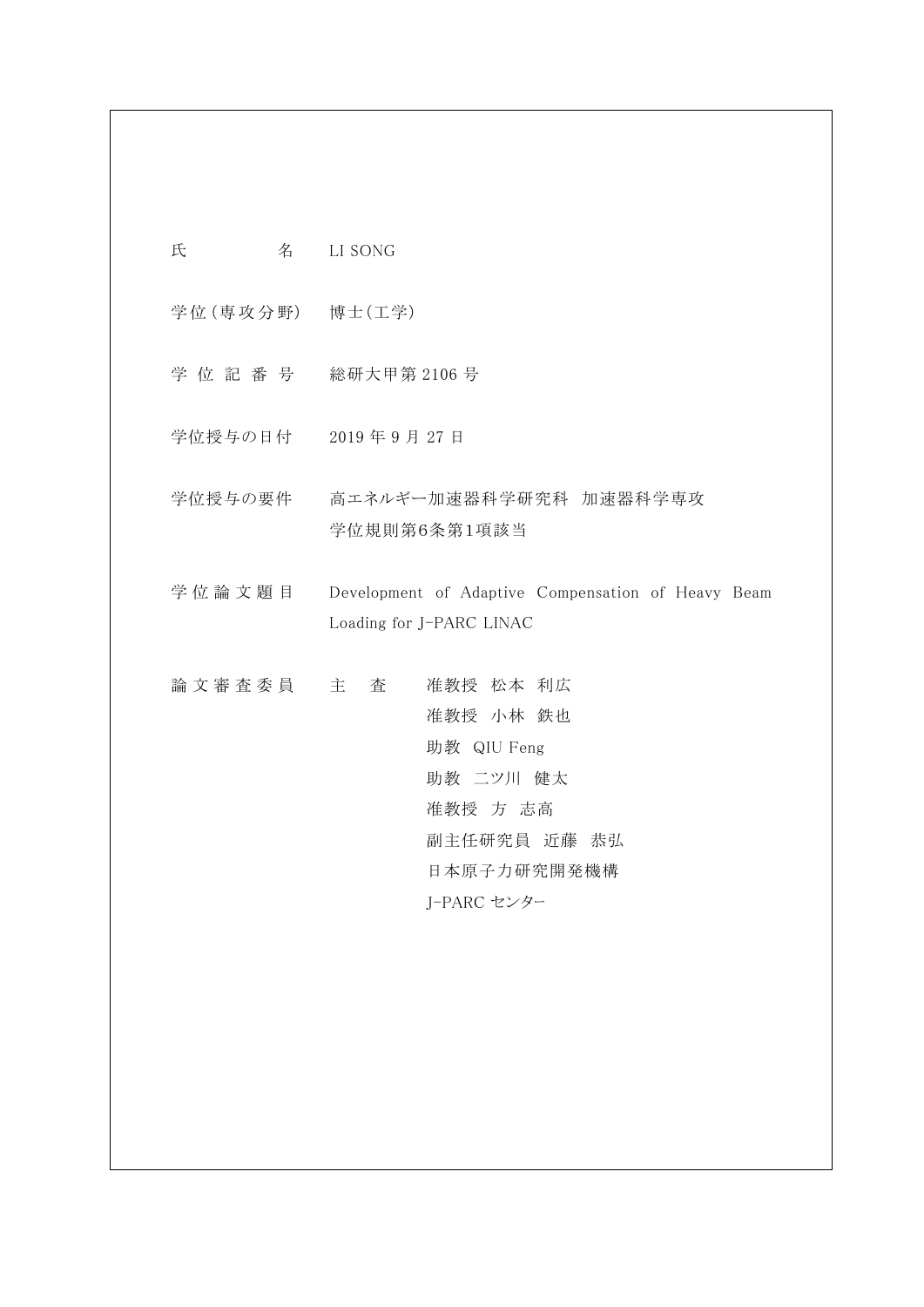## **Summary of Doctoral Thesis**

Name in full LI SONG

Title Development of Adaptive Compensation of Heavy Beam Loading for J-PARC LINAC

 The compensation of the beam loading effect is a significant issue that every accelerator has to face. With the progress of the times, the requirement of the accelerator performance is becoming higher and higher. For the linear accelerator (LINAC), in order to higher output power, the corresponding beam current must also be increased. For the reason of beam loading effect, the strong beam current will cause a significant drop of the accelerating gradients. If the radio frequency (RF) field in the cavity is not well compensated, large energy changes may happen across the macro-pulse. Although the low-level radio frequency (LLRF) system can compensate the beam loading effect for a certain degree by adopting the feedback control and static feedforward control. However, due to the large delays of feedback signals and the limitation of model accuracy of feedforward signals, when the beam current is too strong, the deformation of the RF field still can be observed easily.

To solve this problem, an iterative learning control (ILC) based adaptive feedforward control scheme was put forward. To verify the effectiveness of this new methods, A simulation model of a low-level radio frequency (LLRF) control with iterative learning control function was design. The simulation results show that ILC greatly improve the transient response performance of LLRF system. As the increasing of iteration times, the tracking error of system decrease monotonically. To realize the adaptive feedforward control, an ILC controller was design by using the python program in EPICS computer. And the ILC loop was built through EPICS LAN. Finally, an ILC based adaptive beam loading compensation experiments were successfully conducted in the J-PARC LINAC. The experiments demonstrate that the inclusion of the adaptive feedforward controller improves the performance of the control system significantly. The great improvement of the transient behaviors in beam loading is observed. For the accelerating field with beam operation, compared to the performance with just the feedback controller, the peak to peak stability of amplitude improves from larger than  $\pm 4\%$  to less than  $\pm 0.4\%$  and the peak to peak stability of phase improves from  $\pm 1^{\circ}$  to  $\pm 0.2^{\circ}$ . And there is no need to prepare two feedforward mode in the future for ILC can operate on both the normal beam and chopped beam without change. Furthermore, the application of this new method not only greatly reduces the time of beam adjustment but also effectively saves manpower. Because for the static feedforward control, to compensate the beam loading well, people need to find a suitable feedforward amplitude and a correct delay offset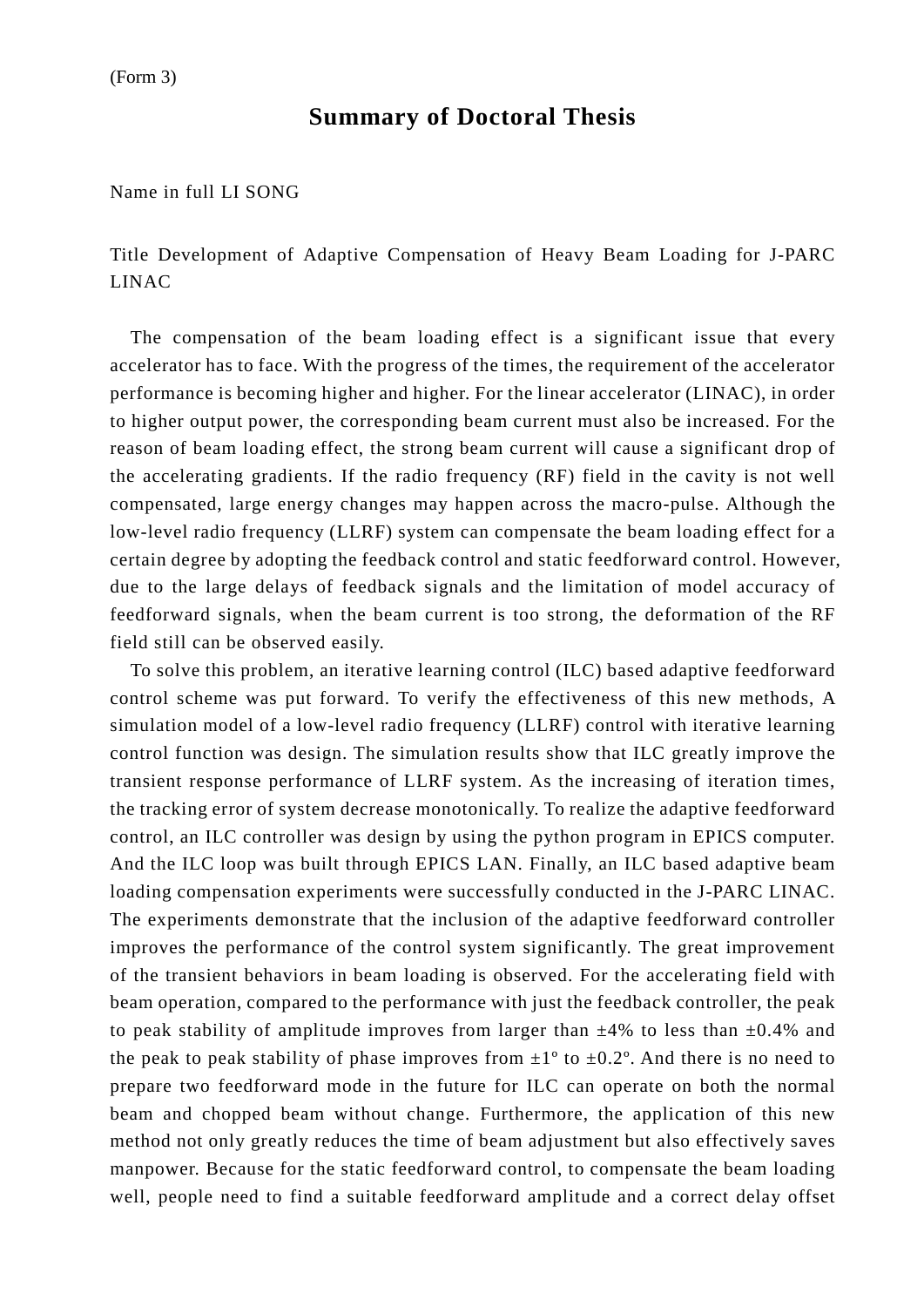value by constantly adjusting the value manually. This is a very time-consuming task for the J-PARC LINAC which has 48 stations. But for the ILC based adaptive feedforward control, the program will finish the compensation process automatically in about 16 seconds at the repetition rate of beam 25 Hz if the iteration process run 50 times.

The thesis consists of eight chapters. In the first chapter, the research background is introduced. The motivation of this research is explained. The situation of J-PARC and J-PARC LINAC are introduced. Chapter 2 gives an overview of beam loading compensation methods in digital low-level radio frequency (LLRF) system for different large facilities. Their schemes and performance are summarized and compared. Chapter 3 presents the upgrade of J-PARC LINAC LLRF system. The information of current LLRF system is introduced. The status of development of the new system in the J-PARC LINAC LLRF is presented. In the chapter 4, the Iterative Learning Control (ILC) theory is introduced. The principle of ILC is illustrated. Several popular ILC methods are discussed. Chapter 5 introduces the implementation of ILC simulation design for LLRF system on MATLAB, Simulink. The results of simulation test are shown and discussed. Chapter 6 details the method of ILC based beam loading compensation. The performance in both the 324 MHz low-β section and the 972 MHz high-β section of this method are shown and evaluated. Chapter 7 gives a mathematical analysis on the LLRF system with an ILC based feedforward. The stability and convergence of the system are discussed. The last chapter give a summary to the work and introduce the future plan.